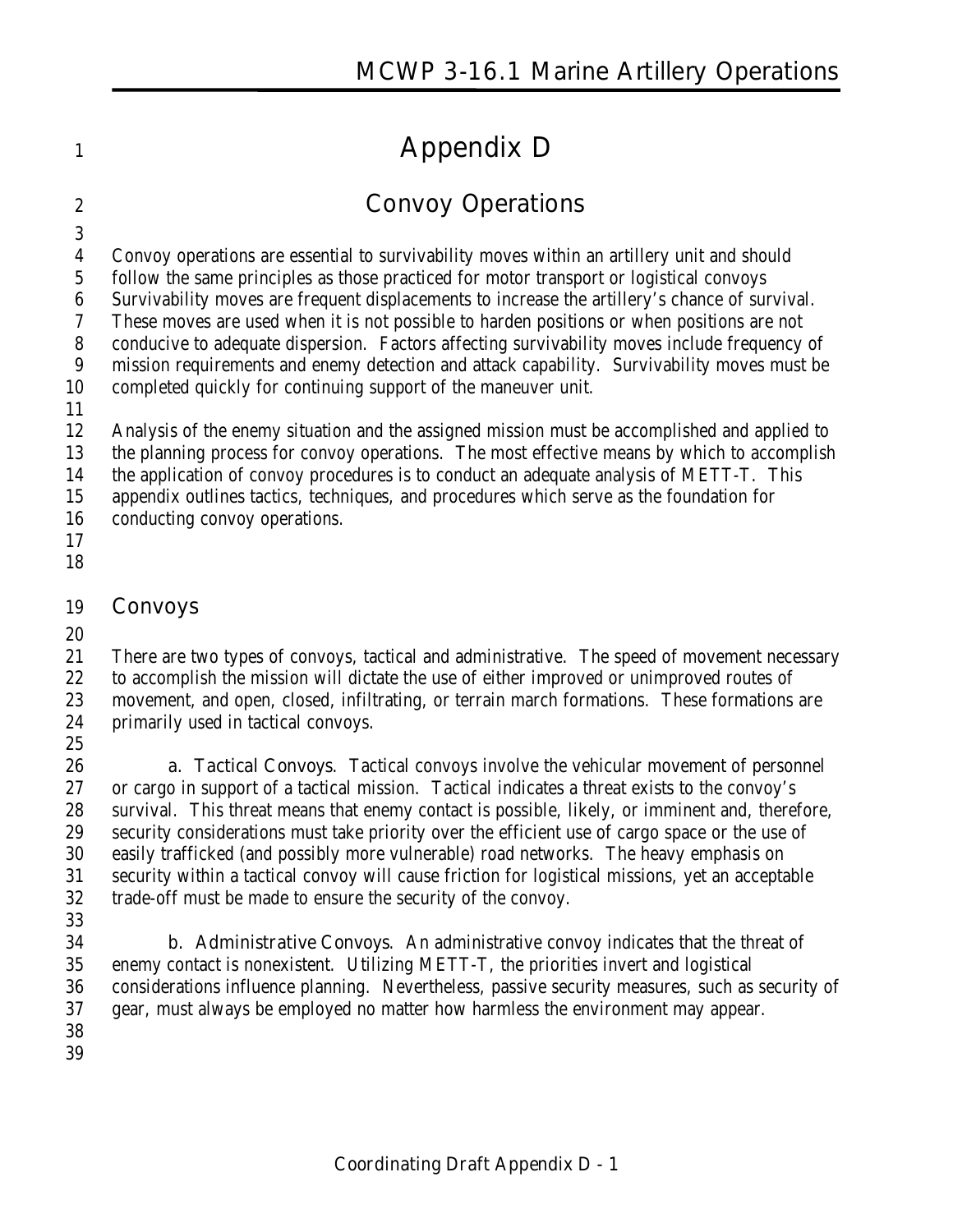#### **Convoy Organization**

 **a. Serial Formations**. The convoy commander may choose to utilize serial formations, as well as pacesetter vehicles. The convoy formation may be organized into serials and should conform to a logistical organization of sections within them. One example is to have three serials. The first serial would consist of an advance party and security personnel. The second serial would be all the mission essential equipment and personnel. The third serial would consist of logistical support for the unit. Spacing between intervals is dependent upon the mission, enemy situation, and skill of the advance party in conducting preparation of the new position. The rate at which this movement cycle is accomplished is dependent on the unit involved and the progress of the maneuver unit.

 **b. Vehicle Preparation**. The enemy situation will determine the convoy's organization and combat posture. In a high threat environment vehicles must be hardened to prevent the Marines and equipment in the convoy from easily being destroyed. To harden the vehicle, sandbagging should occur. It requires approximately 300 sandbags to harden a five- ton vehicle. Sandbags provide protection for personnel only. The driver's compartment floor and driver's seat should be covered with a double interlocking layer of sandbags. Care must be taken not to interfere with the driver's ability to manipulate the pedals of the vehicle. A single layer should be placed below the seat. The hood and fender wells should be covered with sandbags to prevent occupants from the effects of mines. Blast and fragmentation vectored upwards can easily penetrate the thin metal of the vehicle. The fuel and batteries (if external) should be covered as well to contain flames and spraying acid. All vehicles that carry Marines should have a double layer of interlocking sandbags in the truck bed. Around the sides of the bed, the sandbags need to rise to provide lateral protection. The double layer prevents blast and fragmentation from penetrating through gaps in the bottom layer. Tie down straps should be used to anchor sandbags used on the sides of vehicles. Along with the sandbagging of vehicles, other principles of convoy operations in a hostile environment must be employed. Canvasses must be rolled, windshields lowered, mirrors and shiny objects darkened or removed, and straps from the rear of the vehicles removed to prevent slowed exits. A cutting bar should be attached to the lead vehicle of the convoy or serial to trigger booby traps and to prevent the injury by low hung wires. The cutting bar may affixed to the front of the vehicle. Night vision devices should be employed and head lamps disabled or covered over to prevent exposure of the convoy at night by accidental engagements of lights. In addition, Marines must be proficient in reacting to ambushes. Marines must constantly maintain an outward looking presence. An outward looking presence is defined as individual weapons outboard, air and sniper sentries posted and observant, and mounted machine-guns manned with the operators sweeping designated zones. Air and sniper sentries should be rotated every half hour.

 **c. Formations**. The four formations, open, closed, infiltration, and terrain march are discussed below:

**(1) Open Column**. The open column formation affords the best dispersion and passive security measures to the convoy. The open column formation effectively prevents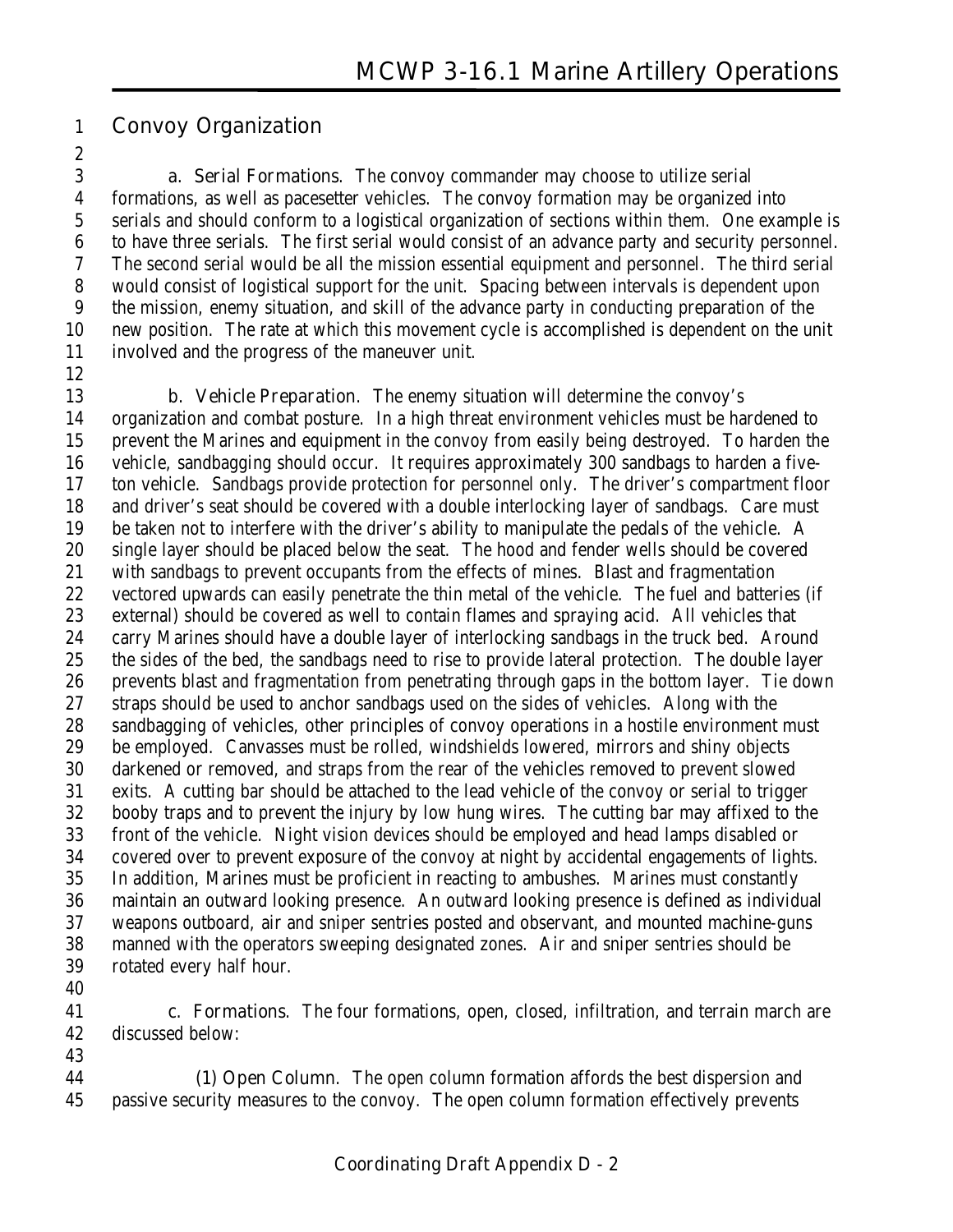concentrated effects of enemy direct and indirect fires on the convoy due to a one hundred meter standard interval between vehicles. The high threat associated with this information and the decrease in effective communications demands the development of effective communication plans and procedures. Voice communications should be used as an alternate means with a visual communication format as the primary means.

**(2) Close Column**. The close column formation facilitates outstanding command and control. By maintaining convoy integrity through unbroken columns, good communications and visual contact, maximum use can be made of the road network. Disadvantages of a close column are dispersion is difficult, it is easily detected, and the drivers become fatigued easier.

**(3) Infiltration**. An infiltration is conducted by dispatching vehicles individually, in small groups, at irregular intervals, and prevents massing of vehicles. The average distance between vehicles or groups is determined by the rate at which vehicles are dispatched. Deception is provided by intermingling various types of vehicles and by permitting passing within the column. Infiltration may provide the best passive defense against enemy observation and attack; however, it provides the least active defense capability if individual or small groups of vehicles are attacked. Further disadvantages of the infiltration convoy are that convoy control is nearly impossible and drivers may become lost. Additionally, maintenance and refueling are difficult to arrange. 

**(4) Terrain March**. Terrain march is an off-road movement. Vehicles travel close to tree lines, along gullies, and close to hill masses. A terrain march should be conducted when enemy detection and attack by artillery or air is likely. Terrain march avoids traffic delays and deceives the enemy about the size of the unit. It is useful when moving to an 27 alternate or supplementary position. It can be combined with another type of march; i.e., terrain march begins at a point where enemy detection becomes likely or the unit becomes vulnerable. Terrain march is slow. It requires a detailed ground reconnaissance. In a terrain march, the movement may be complicated by soil conditions, vehicle tracks may compromise the new position, and the movement may be through another unit's area. 

#### **Immediate Action Drills**

 **a. Snipers**. Snipers alone can do little harm to a moving convoy. If, however, a sniper can convince a convoy to stop and deploy, a more dangerous situation can develop. Snipers are often used as deceptions to cause a convoy to stop in a larger enemy kill zone, possibly a deliberate ambush. To avoid this eventuality the following actions should occur when receiving sniper fire:

- 
- **(1)** Do not stop.
- **(2)** If wind conditions permit, throw smoke to screen enemy observation.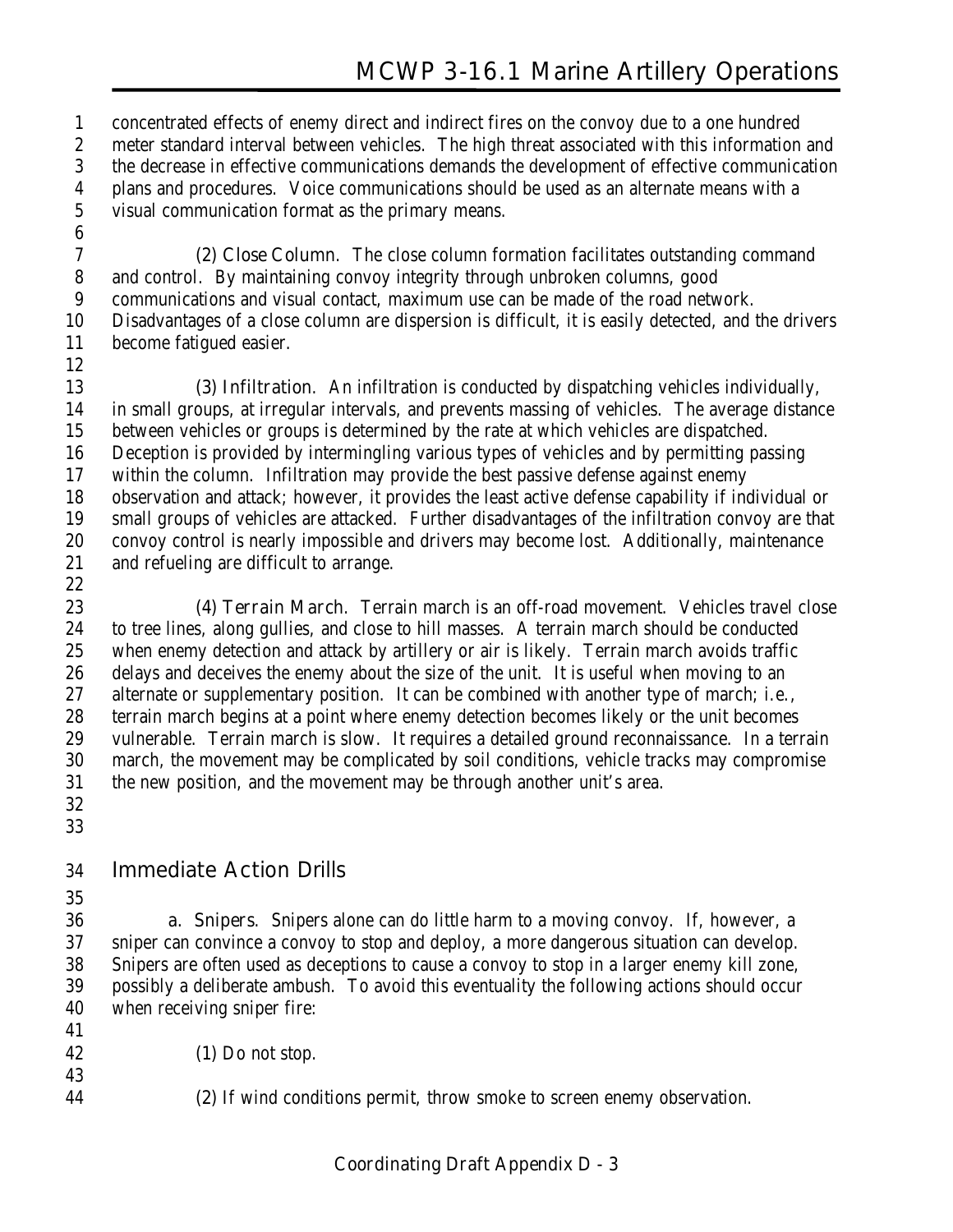**(3)** Sentries should suppress the area in the sniper's general direction. **(4)** Escort vehicles can provide suppressive fires, as well as, supporting arms. **(5)** If faced with sniper fire, one should be vigilant of potential future confrontations as the route most likely is not secure. **b. Air Attack**. Enemy aircraft will pose a major threat to convoys. Convoys are most likely to be strafed along their long axis. This provides the pilot with multiple targets on a single pass. The most efficient way to reduce the pilot's target is for drivers to drive off the road alternately and immediately, seeking concealment in a herring bone formation. Heavy machine-guns should lead helicopters by 50 yards and fixed wing aircraft by two hundred yards to be effective (see figure D-1). Some units may have LAAD attached with stingers. LAAD provides an active defense against air attack. Passive defensive measures include: **(1)** Route selections that take advantage of natural concealment. **(2)** Driving at night and using the closed column formation to greatly reduce the chance of the convoy's acquisition by aircraft, providing that all precautions taken during daylight operations are applied as well. **(3)** The use of friendly air or a combat air patrol to provide security of varying degrees. AIRCRAFT | COURSE | AIM POINT

| COURSE          | AIM POINT                                |
|-----------------|------------------------------------------|
|                 |                                          |
| <b>CROSSING</b> | TWO FOOTBALL FIELDS IN FRONT OF NOSE     |
| <b>OVERHEAD</b> | TWO FOOTBALL FIELDS IN FRONT OF NOSE     |
| DIRECTLY AT YOU | SLIGHTLY ABOVE AIRCRAFT NOSE             |
| <b>CROSSING</b> | ONE-HALF FOOTBALL FIELD IN FRONT OF NOSE |
| <b>HOVERING</b> | <b>SLIGHTLY ABOVE HELICOPTER BODY</b>    |
| DIRECTLY AT YOU | SLIGHTLY ABOVE HELICOPTER BODY           |
|                 |                                          |

#### **Figure D-1. Engaging Enemy Aircraft.**

 **c. Ambushes**. The enemy ambush provides the greatest single threat to a convoy's survival. For a convoy, two distinct categories of ambushes are relevant. The difference exists as to whether the ambush is blocked or not.

- **(1) Unblocked Ambush**.
- **(a)** Vehicles caught in the kill zone continue to move. **(b)** Vehicles which have not yet entered the kill zone find cover and concealment, stop short, and dismount.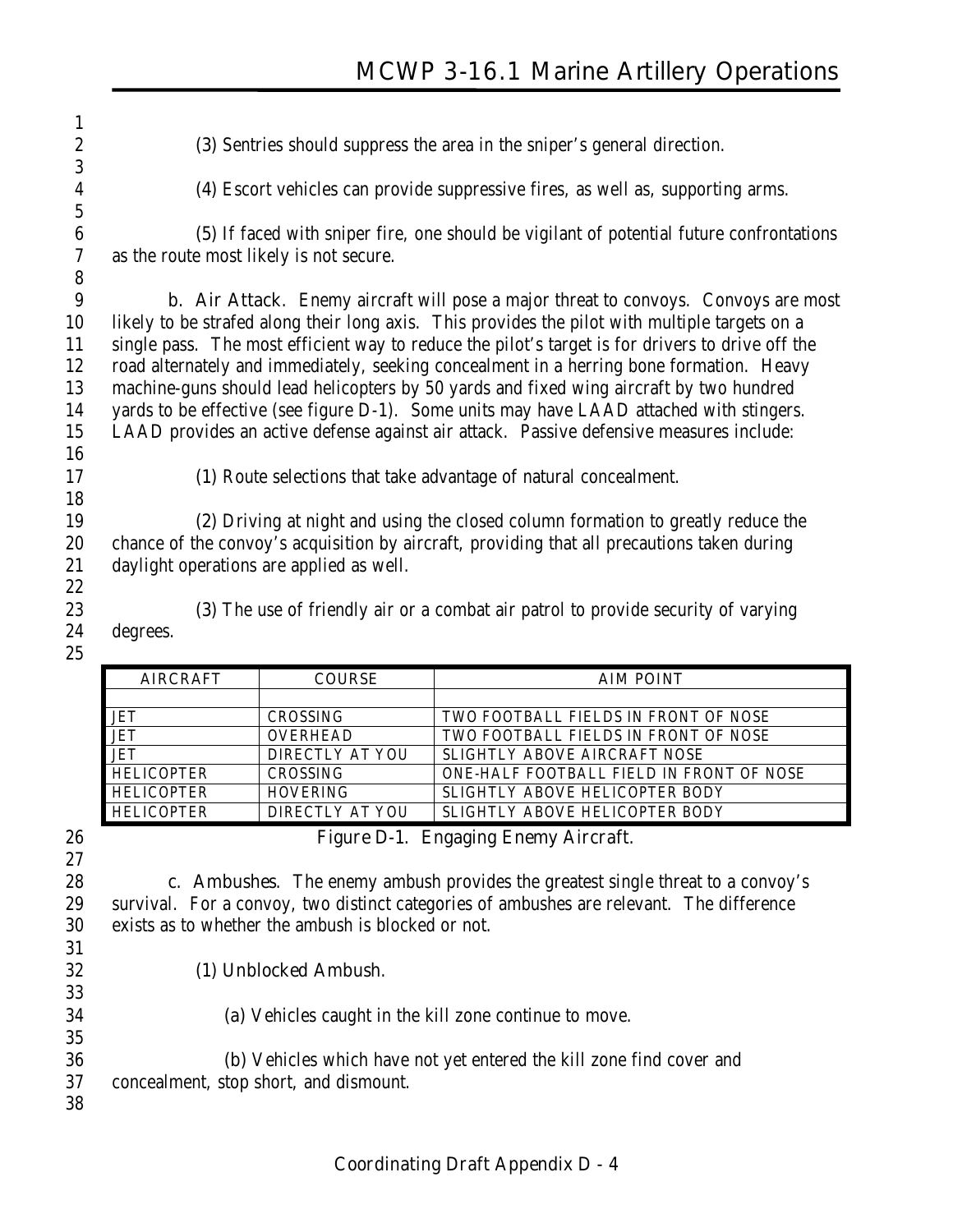| $\mathbf{1}$     | (c) Vehicles caught in the kill zone that become disabled conduct a vehicle                      |  |
|------------------|--------------------------------------------------------------------------------------------------|--|
| $\boldsymbol{2}$ | unloading drill. Then, situation dependent, the dismounted Marines provide suppressive fire      |  |
| $\sqrt{3}$       | on the enemy or assault through enemy positions.                                                 |  |
| $\boldsymbol{4}$ |                                                                                                  |  |
| $\bf 5$          | (d) The armored escort vehicles find positions to return suppressive fire and                    |  |
| $\boldsymbol{6}$ | support maneuver of security forces.                                                             |  |
| 7                |                                                                                                  |  |
| $\bf 8$          | (e) Security forces maneuver and assault based on rehearsals or frag orders.                     |  |
| 9                | Indirect fire or CAS are called in on the fleeing or fighting enemy as appropriate.              |  |
| 10               |                                                                                                  |  |
| 11               | (2) Blocked Ambush                                                                               |  |
| 12               |                                                                                                  |  |
| 13               | (a) Vehicles which have not yet entered the kill zone find cover and                             |  |
| 14               | concealment, stop short, and dismount.                                                           |  |
| 15               |                                                                                                  |  |
| 16               | (b) Vehicles blocked and trapped in the kill zone conduct unloading drills and                   |  |
| 17               | assault or return fire as a base of fire.                                                        |  |
| 18               |                                                                                                  |  |
| 19               | (c) Armored escort vehicles find positions to return suppressive fire and support                |  |
| 20               | the maneuver of security forces.                                                                 |  |
| 21               |                                                                                                  |  |
| 22               | (d) Security forces maneuver and assault from outside the kill zone based on                     |  |
| 23               | rehearsals or frag orders.                                                                       |  |
| 24               |                                                                                                  |  |
| 25               |                                                                                                  |  |
|                  |                                                                                                  |  |
| 26               | <b>Vehicle Unloading Battle Drill</b>                                                            |  |
| 27               |                                                                                                  |  |
|                  |                                                                                                  |  |
| 28               | The key to surviving an enemy ambush or air attack is the ability of occupants to rapidly exit a |  |
| 29               | vehicle and find cover. If ambushed, a truck may be disabled or unable to escape the kill        |  |
| 30               | zone. The occupants need to dismount quickly. A Marine on the truck is on the skyline, and       |  |
| 31               | the vehicle is the target.                                                                       |  |
| 32               |                                                                                                  |  |
| 33               | a. Unloading Battle Drill Sequence                                                               |  |
| 34               |                                                                                                  |  |
| 35               | (1) As soon as it is determined that the vehicle is unable to escape the kill zone, two          |  |
| 36               | sentries on the enemy side of the truck bed must return a high volume of fire.                   |  |
| 37               |                                                                                                  |  |
| 38               | (2) Alternately, the two sentries should throw smoke grenades in the direction of the            |  |
| 39               | enemy.                                                                                           |  |
| 40               |                                                                                                  |  |
| 41               | (3) Simultaneously, the remaining vehicle occupants dismount the vehicle on the                  |  |
| 42               | side opposite of the enemy and ensure they are masked from enemy fire.                           |  |
| 43               |                                                                                                  |  |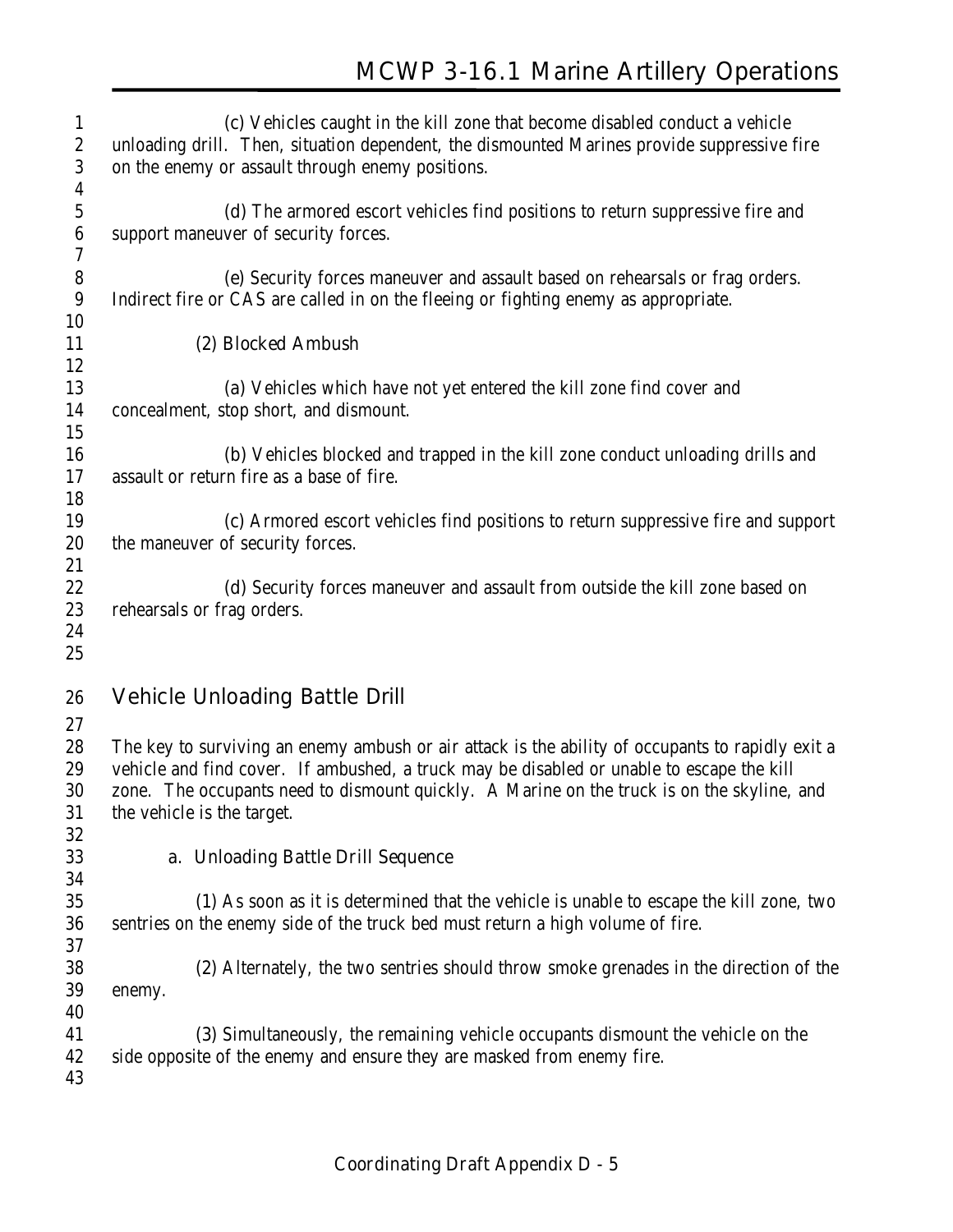**(4)** The A-driver should use the ring mount, if equipped, to lay down suppressive heavy machine-gun fire. 

**(5)** After covering the vehicle unloading by fire, the two sentries should follow the other Marines over the "masked" side.

**(6)** The first objective is to find cover. The vehicle is the target and Marines should find cover elsewhere vice use it as protection. 

**(7)** If the kill zone is well planned by the enemy, cover may not exist, and a rapid and violent assault against the enemy may be required. 

**(8)** If cover is available, it should be used and fire returned. The section then becomes a base of fire for another section's maneuver. Once the situation has stabilized, the security force can execute its scheme of maneuver.

 **b. Reorienting**. Once the enemy ambush has been destroyed or eliminated, all personnel should return to a rally point and accountability should be conducted. Additionally, any injuries should be triaged by corpsmen.

 

### **Damaged Vehicles**

 If a vehicle is damaged beyond immediate repair and a wrecker is not available, the convoy commander may have to order its destruction. Critical cargo and Marines must then be spreadloaded throughout the convoy. When a recovery vehicle is present, METT-T will dictate the actual procedures.

- 
- 

# **Road Blocks**

 The most serious threat to a convoy is a road block. The road block is the most efficient method for the enemy to stop the convoy, causing it to become extremely vulnerable to enemy ambush and fire support. All obstacles must be breached quickly in order for the convoy to survive. Breaching any obstacles is a methodical battle drill. The two most critical steps in breaching obstacles are proper organization and early identification. Prior to conducting the convoy, the security force must be organized and rehearsed for limited breaching operations (i.e., separated into support, breach, and assault elements). The lead vehicle in the convoy must be far enough ahead to identify the road block prior to the rest of the convoy entering a possible ambush area or kill zone. Once the convoy commander decides to breach the obstacle, the security force utilizes the suppress, obscure, secure, and reduce (SOSR) breaching technique to effect the breach. The respective responsibilities of Marines in the designated elements are as follows: the support element moves forward to clear both sides of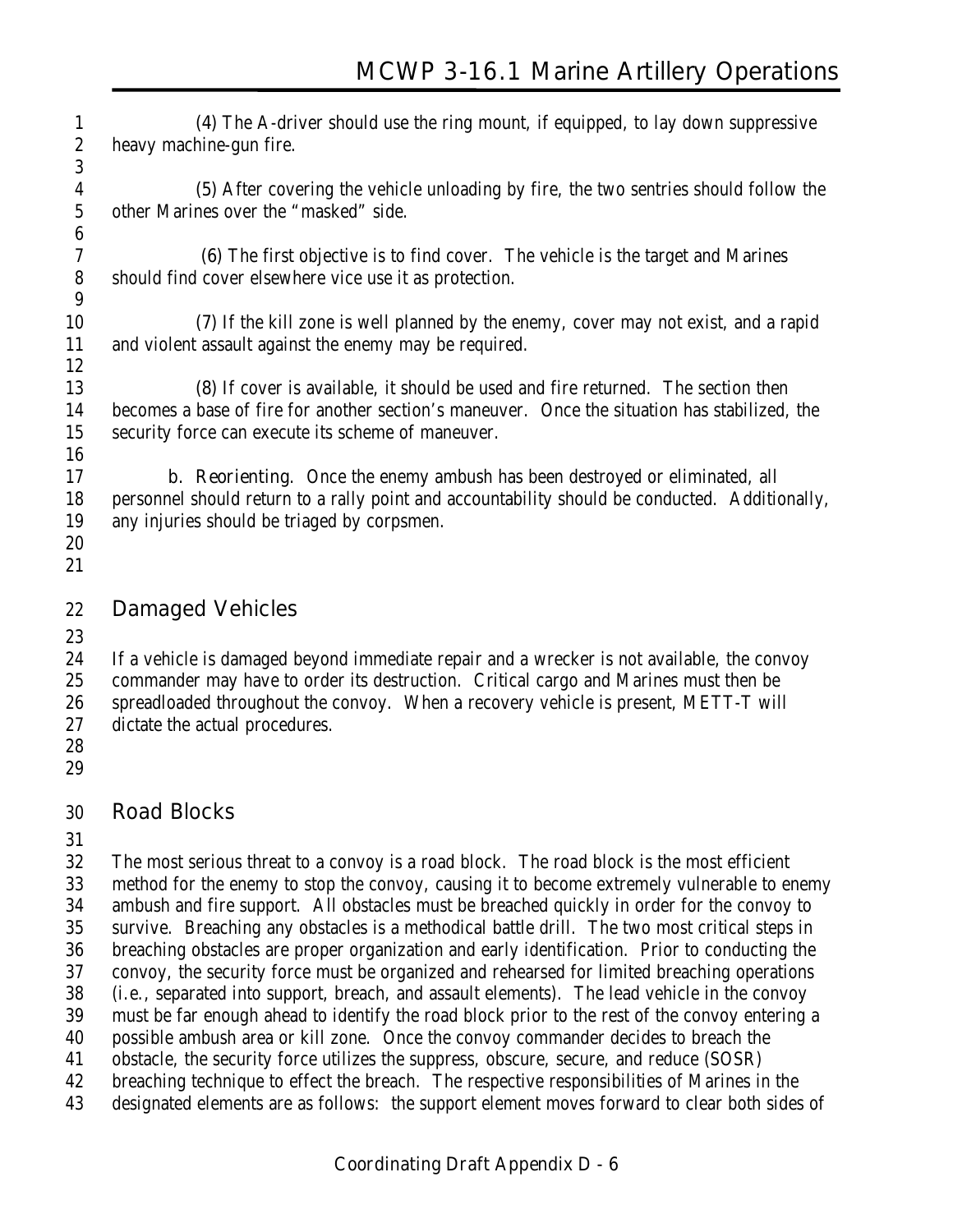the road and to provide near and far side security around the obstacle. The breach element is sent forward to clear the obstacle. The assault element is kept in reserve in case the convoy is ambushed during the breaching operation. These principles will provide adequate means to survive.

 

#### **Control Measures**

 The commander establishes measures to control the movement of the unit. Control measures are planned and confirmed/refined during the reconnaissance. The control measures are as follows:

 **a. Start Point (SP)**. The SP is normally a geographical feature identifiable on the ground and on a map at which the first vehicle of a convoy crosses at a specified time. During unit displacement, the SP is also the point that higher headquarters assumes march control of subordinate units. Subordinate units determine route and time to travel to the SP.

 **b. Checkpoints (Ck Pt)**. Checkpoints are normally geographical features identifiable on the ground and on a map alone the route of march. A unit reports crossing checkpoints to its higher headquarters. Checkpoints are used to assist in the planning of fires for the movement.

 **c. Release Point (RP)**. An RP is normally a geographical feature identifiable on the ground and on a map at which convoy control ceases as the last vehicle of the convoy crosses the point at the specified time. During unit displacement, the RP is also the point that march control is terminated by higher headquarters. 

 **d. Pickup Point**. The pickup point is a location normally within the position where vehicle ground guides meet their vehicles to lead them into position. 

 **e. Rally Point**. The rally point is normally a geographical feature identifiable on the ground and on a map used for assembly and recovery of vehicles and personnel following an attack. On attack of the position, each section vehicle is quickly loaded with personnel and mission-essential equipment and moved to the rally point without delay. At the rally point, vehicles are dispersed, and personnel dismount, establish a hasty defense, and await further instructions. The rally point should be on the route to the alternate position. It is located far enough from the primary position to remove the unit from further danger, but not so far that drivers may become lost. All personnel must know the location of the rally point.

 **f. Navigation Aids**. Various techniques and means are used to assist navigation along the route. In some terrain and conditions, this is essential to displacement. The following are various techniques and means to assist navigation along the route: 

**(1)** PLGR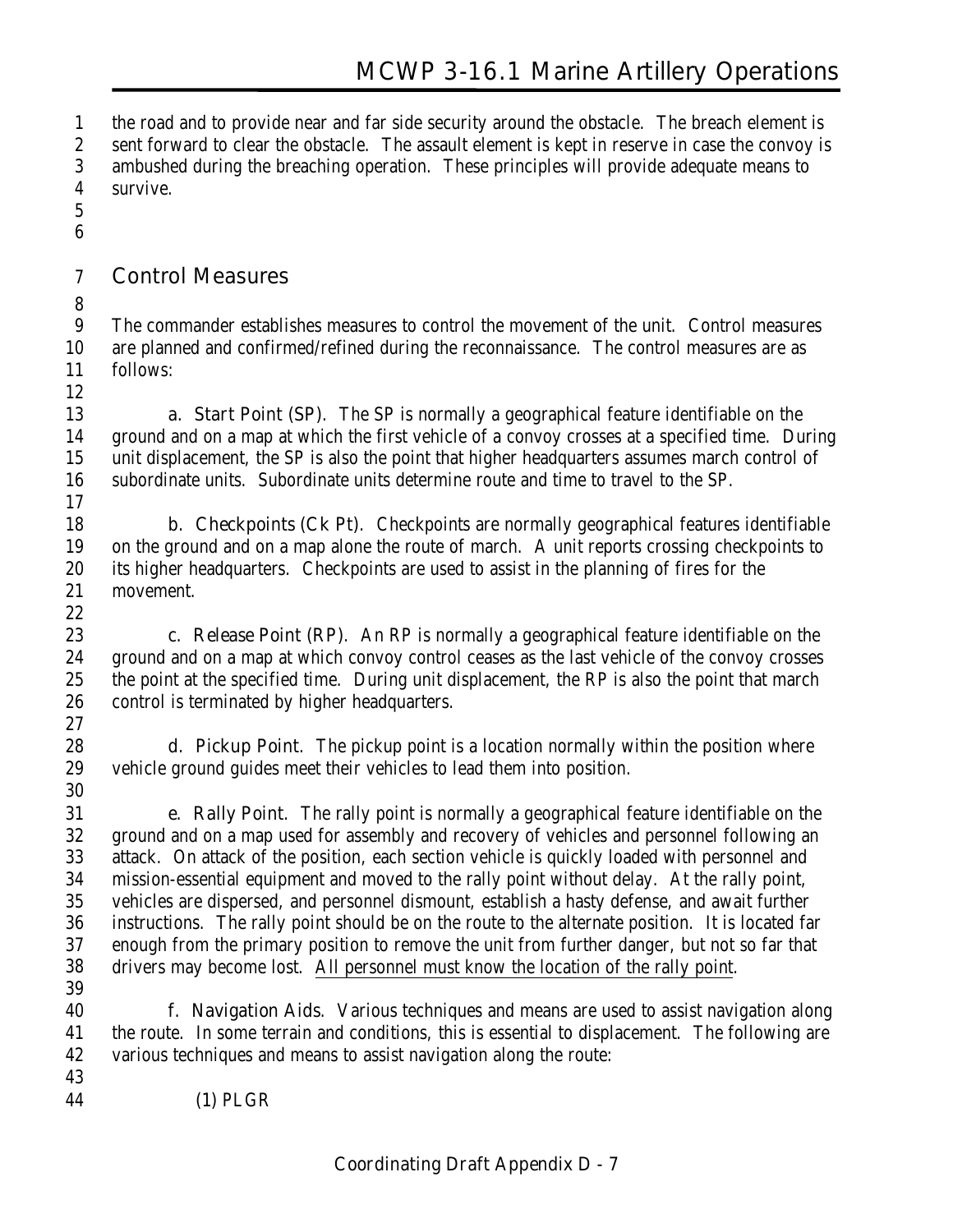| 1<br>$\boldsymbol{2}$<br>3                                             | $(2)$ PADS                                                                                                                                                                                                                                                                                                                      |
|------------------------------------------------------------------------|---------------------------------------------------------------------------------------------------------------------------------------------------------------------------------------------------------------------------------------------------------------------------------------------------------------------------------|
| $\boldsymbol{4}$<br>$\mathbf 5$<br>$\boldsymbol{6}$<br>$\sqrt{7}$<br>8 | (3) The odometer and compass allow a unit to navigate by dead reckoning. Mileage<br>readings are determined from a map $(1 \text{ Km} = 0.63 \text{ miles})$ or measured during a ground<br>reconnaissance. Mileage readings to key turns on the route can be provided to drivers by strip<br>map during the movement briefing. |
| $9\phantom{.0}$<br>10                                                  | (4) Route markers can be placed at key turns along the route during the<br>reconnaissance.                                                                                                                                                                                                                                      |
| 11                                                                     |                                                                                                                                                                                                                                                                                                                                 |
| 12<br>13<br>14                                                         | (5) When required, personnel are placed at key turns. They should be posted in<br>pairs near the destination or other friendly positions. This technique is useful when moving<br>by/through another unit on the route.                                                                                                         |
| 15<br>16                                                               |                                                                                                                                                                                                                                                                                                                                 |
| 17                                                                     | <b>March Discipline</b>                                                                                                                                                                                                                                                                                                         |
| 18                                                                     |                                                                                                                                                                                                                                                                                                                                 |
| 19<br>20                                                               | <b>a.</b> Officers and noncommissioned officers ride where they can best control the march.<br>The senior person in each vehicle is the vehicle commander and is responsible for march                                                                                                                                          |
| 21                                                                     | discipline. He ensures obedience to dispersion, blackout, rate of march, etc. Each vehicle                                                                                                                                                                                                                                      |
| 22                                                                     | commander must watch for signs, markers, signals, and other traffic.                                                                                                                                                                                                                                                            |
| 23                                                                     |                                                                                                                                                                                                                                                                                                                                 |
| 24                                                                     | <b>b.</b> Key personnel should be dispersed throughout the column to prevent loss of a                                                                                                                                                                                                                                          |
| 25<br>26                                                               | disproportionate number of these persons, if attacked.                                                                                                                                                                                                                                                                          |
| 27                                                                     | c. The column must keep moving. If a vehicle breaks down, a vehicle should be                                                                                                                                                                                                                                                   |
| 28                                                                     | designated to stop and pick up the mission-essential personnel and equipment. If the disabled                                                                                                                                                                                                                                   |
| 29                                                                     | vehicle cannot be repaired in a reasonable time or cannot be recovered by the unit, the location                                                                                                                                                                                                                                |
| 30                                                                     | and condition of the vehicle are reported to the commander for recovery. Depending on the                                                                                                                                                                                                                                       |
| 31                                                                     | enemy threat the driver and a security force may remain with the vehicle. The maintenance                                                                                                                                                                                                                                       |
| $32\,$                                                                 | representative should travel to the rear of the column. He temporarily stops to assess/make                                                                                                                                                                                                                                     |
| 33                                                                     | repairs to disabled vehicles on the route. However, he must proceed ahead without lengthy                                                                                                                                                                                                                                       |
| 34                                                                     | delays to be available for other repairs, as needed.                                                                                                                                                                                                                                                                            |
| 35                                                                     |                                                                                                                                                                                                                                                                                                                                 |
| 36<br>37                                                               | <b>d.</b> When making turns, the lead vehicle should take necessary precautions to ensure<br>that the trailing vehicle sees the turn; i.e., slow speed temporarily, hand signal, etc. This is                                                                                                                                   |
| 38                                                                     | particularly true on a winding or hilly road. The vehicles resume normal interval after the                                                                                                                                                                                                                                     |
| 39                                                                     | turn. This procedure will preclude a vehicle or portion of the convoy from losing contact with                                                                                                                                                                                                                                  |
| 40                                                                     | the concoy.                                                                                                                                                                                                                                                                                                                     |
| 41                                                                     |                                                                                                                                                                                                                                                                                                                                 |
| 42<br>43                                                               | <b>e.</b> Signals should be established in the unit SOP for day and night movement. Color<br>flags, pyrotechnics, hand and arm signals, vehicle horns, radio, etc., can be utilized. The SOP                                                                                                                                    |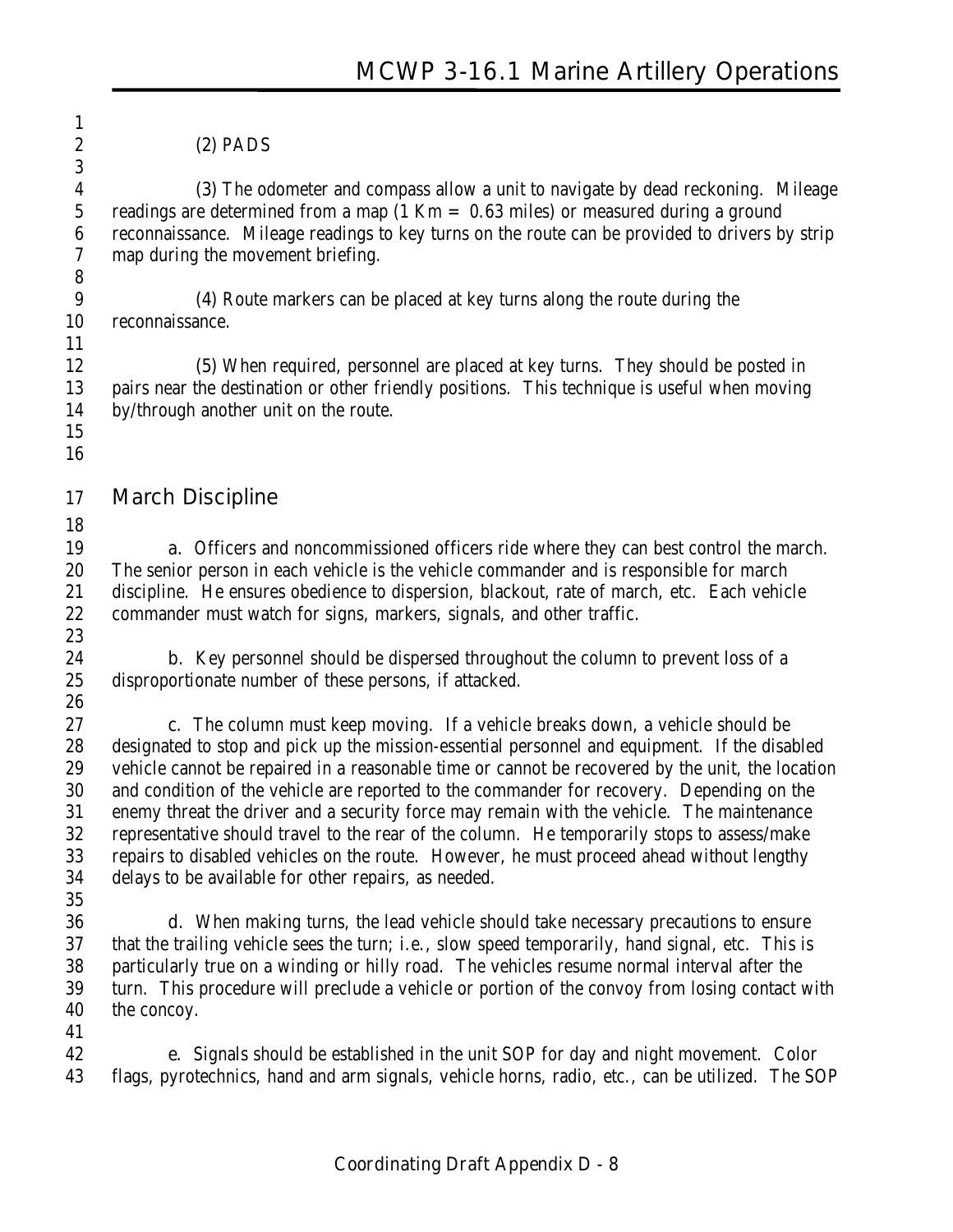should address how signals will be relayed when the line of sight is restricted; i.e., the column is dispersed around a bend in the road or a hill.

**f.** During administrative marches, halts are made at regular intervals or at selected

sites to rest personnel, service vehicles, and check the loads. For extended vehicle marches,

wooded areas, built-up areas, and winding roads are selected as halting places, since they

provide concealment and hinder attack by enemy aircraft. Avoid stopping near crossroads,

railroads, and other easily identifiable reference points. Normally, halts are not scheduled for

tactical marches.